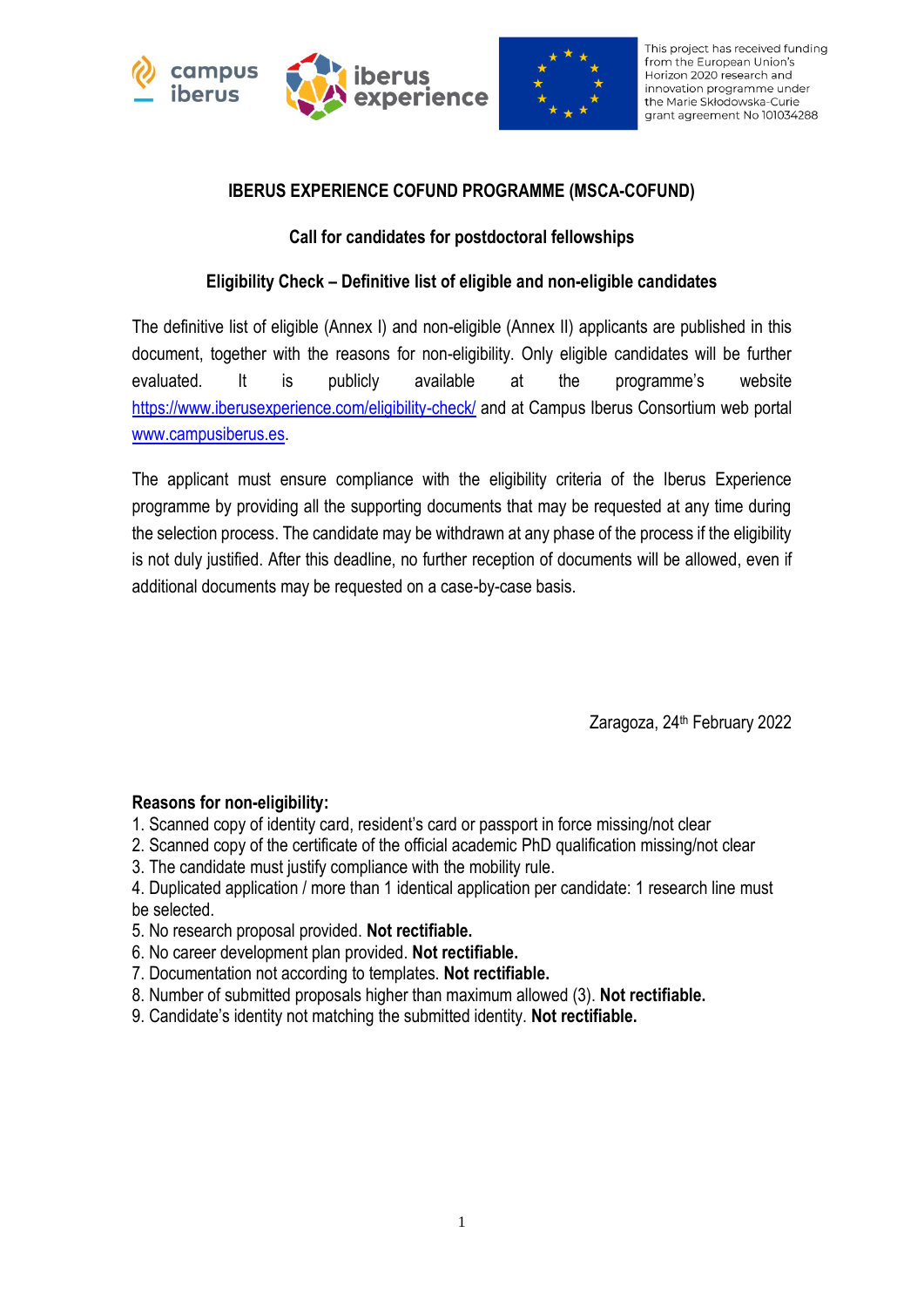





This project has received funding from the European Union's Horizon 2020 research and indizori zozo research and<br>innovation programme under<br>the Marie Skłodowska-Curie<br>grant agreement No 101034288

## **ANNEX I – DEFINITIVE LIST OF ELIGIBLE CANDIDATES**

|                 | <b>SURNAME</b>               | <b>NAME</b>              |  |
|-----------------|------------------------------|--------------------------|--|
| $\mathbf{1}$    |                              | <b>SADANAND</b>          |  |
| $\overline{2}$  | <b>ABEDINIA</b>              | <b>AHMADREZA</b>         |  |
| 3               | ALASTHIMMANAHALLI GANGADHARA | <b>TRIVENI</b>           |  |
| 4               | <b>ACHI</b>                  | <b>CHIBUEZE</b>          |  |
| 5               | <b>AIGBOKHAN</b>             | <b>FELICIA</b>           |  |
| $6\phantom{1}$  | <b>AMBROSE</b>               | <b>ASHWIN</b>            |  |
| $\overline{7}$  | ARELLANO AYALA               | <b>KARINA</b>            |  |
| 8               | <b>ASAAVA</b>                | <b>LUCAS</b>             |  |
| 9               | <b>AVILES</b>                | <b>MARÍA VICTORIA</b>    |  |
| 10              | <b>AWASTHI</b>               | YOGENDRA KUMAR           |  |
| 11              | <b>BANASAZ</b>               | <b>SHAHIN</b>            |  |
| 12              | <b>BARCELLOS</b>             | <b>PRISCILA</b>          |  |
| 13              | <b>BATUECAS BATUECAS</b>     | <b>MARIA</b>             |  |
| 14              | <b>BOUSSAKOURAN</b>          | <b>ABDELALI</b>          |  |
| 15              | <b>CASTELLANI</b>            | <b>LUCAS GABRIEL</b>     |  |
| 16              | <b>CASTRO MUNOZ</b>          | <b>ROBERTO</b>           |  |
| 17              | <b>CHEVURI</b>               | <b>SURESH VIDYASAGAR</b> |  |
| 18              | <b>CORRADI</b>               | <b>ARIANE AGNES</b>      |  |
| 19              | <b>COSENZA</b>               | <b>DIOGO</b>             |  |
| 20              | <b>DAMMAK</b>                | <b>ILYES</b>             |  |
| 21              | <b>ELGHARABLY</b>            | <b>AHMED</b>             |  |
| 22              | <b>EZE</b>                   | PETER MADUABUCHI         |  |
| 23              | <b>FAKOYA</b>                | <b>TEMITOPE</b>          |  |
| 24              | <b>FRANCK WILLIAM</b>        | <b>BOYOM TATCHEMO</b>    |  |
| 25              | FREIRE DE MOURA PEREIRA      | <b>PAMELA</b>            |  |
| 26              | <b>GALAN ACEDO</b>           | <b>CARMEN</b>            |  |
| 27              | <b>GAUTAM</b>                | <b>CHANDAN KUMAR</b>     |  |
| 28              | <b>GHANBARI</b>              | <b>REZA</b>              |  |
| 29              | <b>GHIRARDELLO</b>           | <b>MATTIA</b>            |  |
| 30              | <b>GRINCIEVICIUTE</b>        | <b>SANDRA</b>            |  |
| 31              | <b>GULZAR</b>                | <b>SAQIB</b>             |  |
| 32 <sub>2</sub> | <b>GUNER</b>                 | <b>AHMET</b>             |  |
| 33              | <b>GUNTURE</b>               | <b>GUNTURE</b>           |  |
| 34              | <b>HAFEEZ</b>                | HAFEEZ UR REHMAN         |  |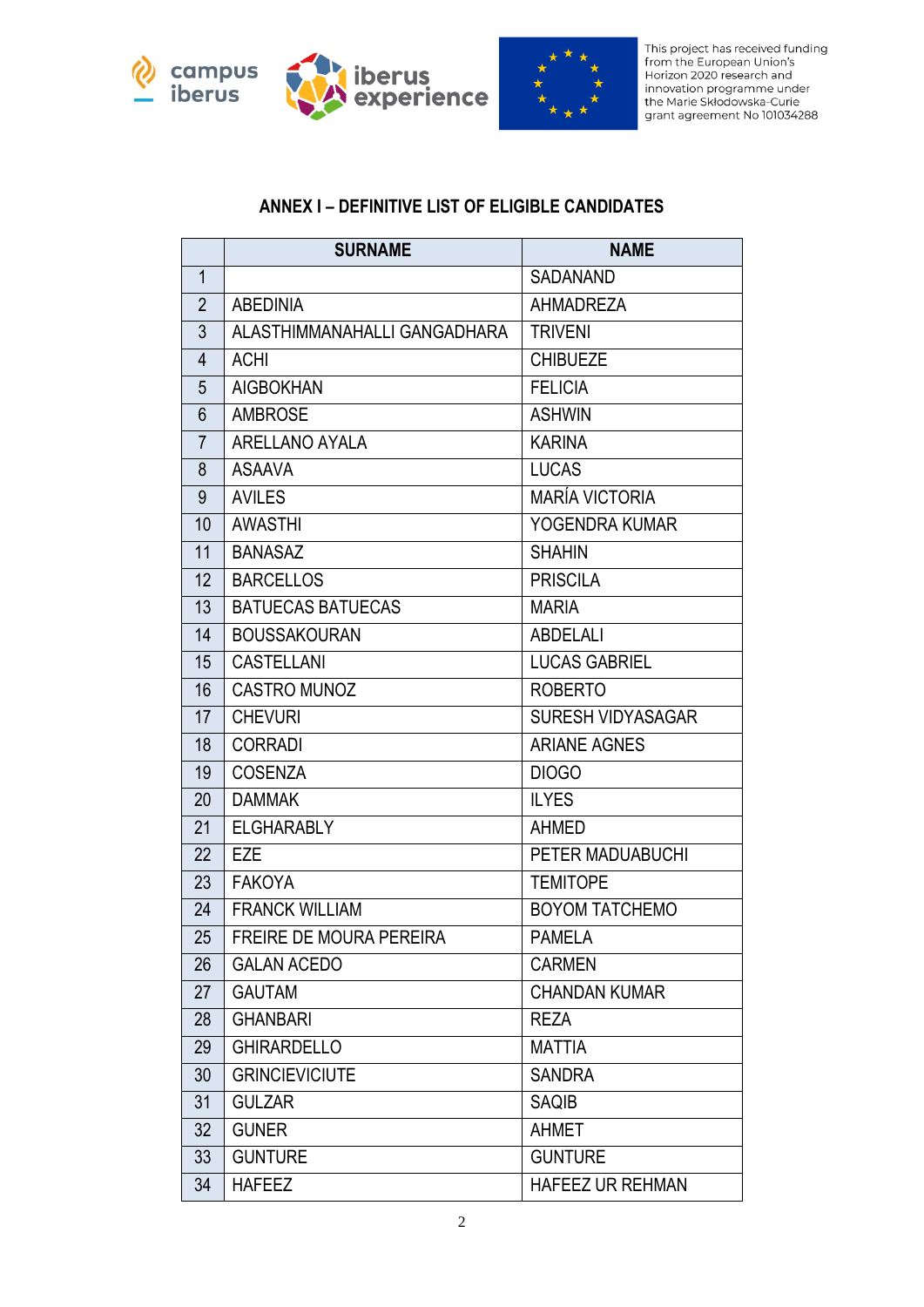





This project has received funding<br>from the European Union's<br>Horizon 2020 research and Horizon 2020 research and<br>innovation programme under<br>the Marie Skłodowska-Curie<br>grant agreement No 101034288

| 35              | <b>HASSEN</b>                    | <b>BILEL</b>           |  |
|-----------------|----------------------------------|------------------------|--|
| 36              | <b>HOQUE</b>                     | KAZI                   |  |
| 37              | <b>IGIEHON</b>                   | <b>OZEDE NICHOLAS</b>  |  |
| 38              | <b>JAUREGUI</b>                  | <b>IVAN</b>            |  |
| 39              | <b>KADIR</b>                     | MUHAMMAD ABDUL KADIR   |  |
| 40              | <b>KARIMBU VALLAPPIL</b>         | <b>ARSHAD</b>          |  |
| 41              | <b>KAUSHAL</b>                   | <b>SHIMAYALI</b>       |  |
| 42              | <b>KAYA KAÇAR</b>                | <b>HÜSNA</b>           |  |
| 43              | <b>KHALIFA</b><br><b>IBRAHIM</b> |                        |  |
| 44              | <b>KLUGE</b>                     | <b>MARIANA</b>         |  |
| 45              | <b>KURNIAWAN</b>                 | <b>TONNI AGUSTIONO</b> |  |
| 46              | <b>LAKSHMIPATHY</b>              | <b>SHALINI</b>         |  |
| 47              | <b>LESKOVEC</b>                  | <b>JAKOB</b>           |  |
| 48              | <b>MADHOUSHI</b>                 | <b>MEHRAB</b>          |  |
| 49              | <b>MADIVOLI</b>                  | <b>EDWIN</b>           |  |
| 50              | <b>MAMCHUR</b>                   | <b>ANATOLII</b>        |  |
| 51              | <b>MANASSERO</b>                 | <b>CARLOS ALBERTO</b>  |  |
| 52              | <b>MANZOOR</b>                   | <b>MUHAMMAD FAISAL</b> |  |
| 53              | <b>MARQUES YABUKI</b>            | <b>LAUREN NOZOMI</b>   |  |
| 54              | <b>MATTIOLI</b>                  | <b>VIRGINIA</b>        |  |
| 55              | <b>MEHTA</b>                     | <b>DIGANT</b>          |  |
| 56              | <b>MIGLIORINI</b>                | <b>DUCCIO</b>          |  |
| 57              | MOHAMED SALEM MOHAMED            | <b>HAYTHAM</b>         |  |
| 58              | <b>MOLAVEISI</b>                 | <b>MOHAMMAD</b>        |  |
| 59              | <b>NAEEM</b>                     | <b>NAUREEN</b>         |  |
| 60 <sub>1</sub> | <b>NARCISO</b>                   | <b>JOAN OÑATE</b>      |  |
| 61              | <b>NASCIMENTO</b>                | <b>FELIPE</b>          |  |
| 62              | NEMESIO GORRIZ                   | <b>MIGUEL</b>          |  |
| 63              | <b>NWAKIBAN ATCHAN</b>           | <b>ACHILLE PARFAIT</b> |  |
| 64              | <b>ORLANDO</b>                   | <b>GIUSEPPE</b>        |  |
| 65              | <b>PATIL</b>                     | <b>UMESH</b>           |  |
| 66              | <b>PIERRE</b>                    | <b>EMELINE</b>         |  |
| 67              | <b>PRABHU</b>                    | <b>SUMEDHA NITIN</b>   |  |
| 68              | <b>RABIEE</b>                    | <b>HESAMODDIN</b>      |  |
| 69              | <b>RAMASAMY</b>                  | <b>SHANMUGAM</b>       |  |
| 70              | <b>RAOUDHA</b>                   | <b>DZIRI</b>           |  |
| 71              | <b>REBAI</b>                     | <b>OLFA</b>            |  |
| 72              | <b>REGIART</b>                   | DANIEL MATIAS GASTON   |  |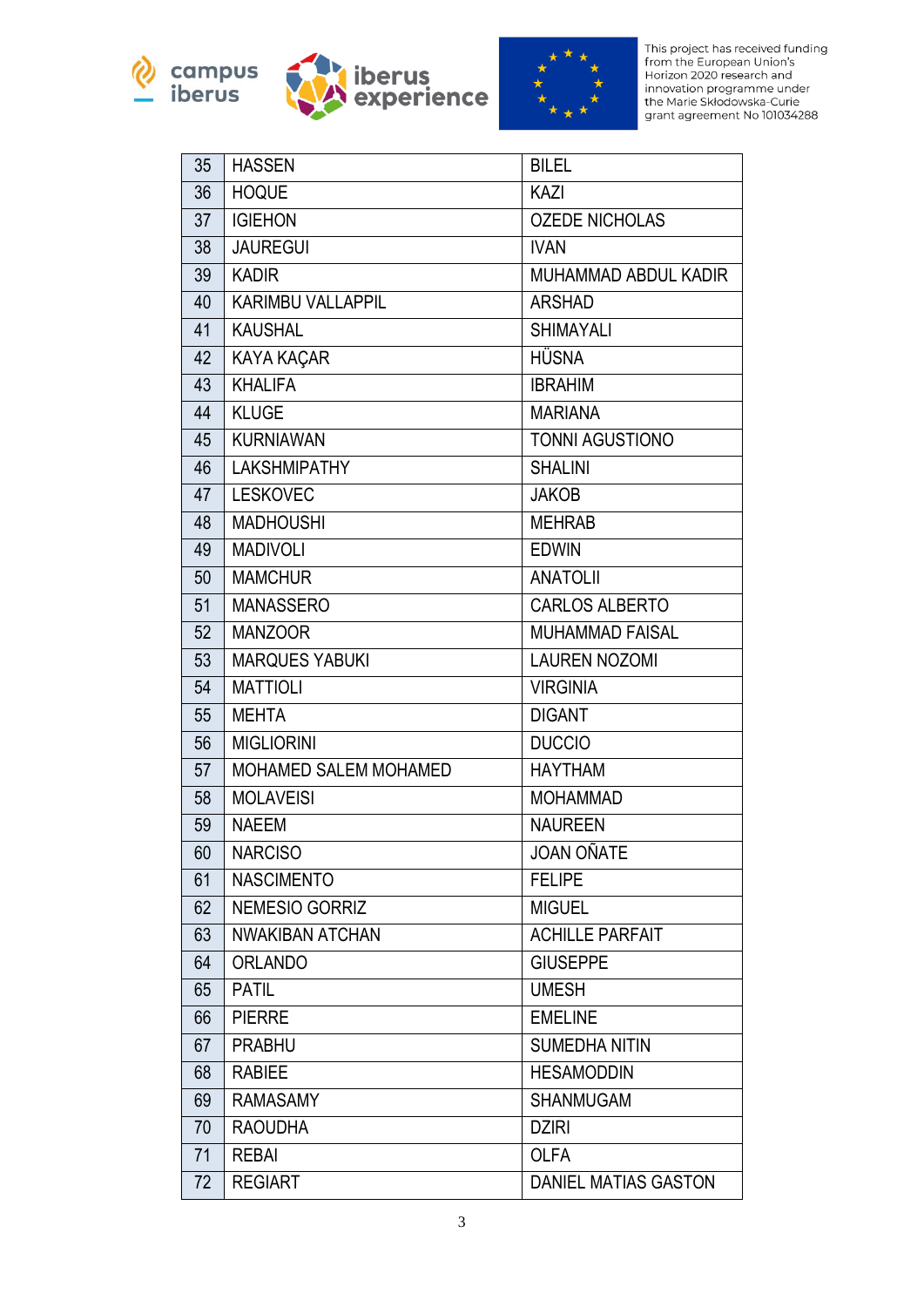





This project has received funding<br>from the European Union's<br>Horizon 2020 research and Horizon 2020 research and<br>innovation programme under<br>the Marie Skłodowska-Curie<br>grant agreement No 101034288

| 73  | <b>REUBEN</b>          | <b>RINE</b>               |  |
|-----|------------------------|---------------------------|--|
| 74  | <b>RINCON FLOREZ</b>   | <b>VIVIAN ANDREA</b>      |  |
| 75  | <b>RIVERA PARRA</b>    | <b>JOSÉ LUIS</b>          |  |
| 76  | RODRIGUEZ URREGO       | <b>LEONARDO</b>           |  |
| 77  | ROLDAN GARCIA          | <b>ANDRES FELIPE</b>      |  |
| 78  | <b>RUA IBARZ</b>       | <b>ANA MARIA</b>          |  |
| 79  | <b>SABAGHI</b>         | <b>MOSLEM</b>             |  |
| 80  | <b>SALOMON</b>         | <b>CORINNA</b>            |  |
| 81  | <b>SAWANGPORH</b>      | <b>WEERACHON</b>          |  |
| 82  | <b>SEKAR</b>           | <b>KARTHICK</b>           |  |
| 83  | SEQUEDA-JUÁREZ         | <b>ALFONSO</b>            |  |
| 84  | <b>SHAH</b>            | <b>SYED IMRAN HUSSAIN</b> |  |
| 85  | <b>SHAHID</b>          | <b>IZZAH</b>              |  |
| 86  | <b>SHOAIB</b>          | <b>MUHAMMAD</b>           |  |
| 87  | <b>SHRIVASTAV</b>      | <b>ANAND</b>              |  |
| 88  | <b>SICCHAR VILCHEZ</b> | <b>JOSE RUBEN</b>         |  |
| 89  | <b>SINGH</b>           | <b>PRIYA</b>              |  |
| 90  | <b>SOLIS MIRANDA</b>   | <b>JORGE ESAU</b>         |  |
| 91  | <b>SOLOMON</b>         | <b>TAMIRAT</b>            |  |
| 92  | <b>TAMAGNO</b>         | <b>SANTIAGO</b>           |  |
| 93  | <b>TARIQ</b>           | <b>MUHAMMAD RIZWAN</b>    |  |
| 94  | <b>TORABIMIRZAEI</b>   | <b>NAEIMEH</b>            |  |
| 95  | <b>TRIEU</b>           | <b>TRUNG ANH</b>          |  |
| 96  | TUN OO                 | <b>AUNG</b>               |  |
| 97  | <b>ULLAH</b>           | <b>SANA</b>               |  |
| 98  | <b>UZUNLU</b>          | <b>SINAN</b>              |  |
| 99  | <b>VIEITES BLANCO</b>  | <b>CRISTINA</b>           |  |
| 100 | XIA                    | PU                        |  |
| 101 | YADAV                  | <b>SURENDRA</b>           |  |
| 102 | YEPES JULIÁ            | <b>CRISTINA</b>           |  |
| 103 | <b>YOUNUS</b>          | <b>NAIMA</b>              |  |
| 104 | <b>ZEITOUN</b>         | <b>OOAHMED</b>            |  |
| 105 | <b>ZHUKUSH</b>         | <b>MEDET</b>              |  |
|     |                        |                           |  |